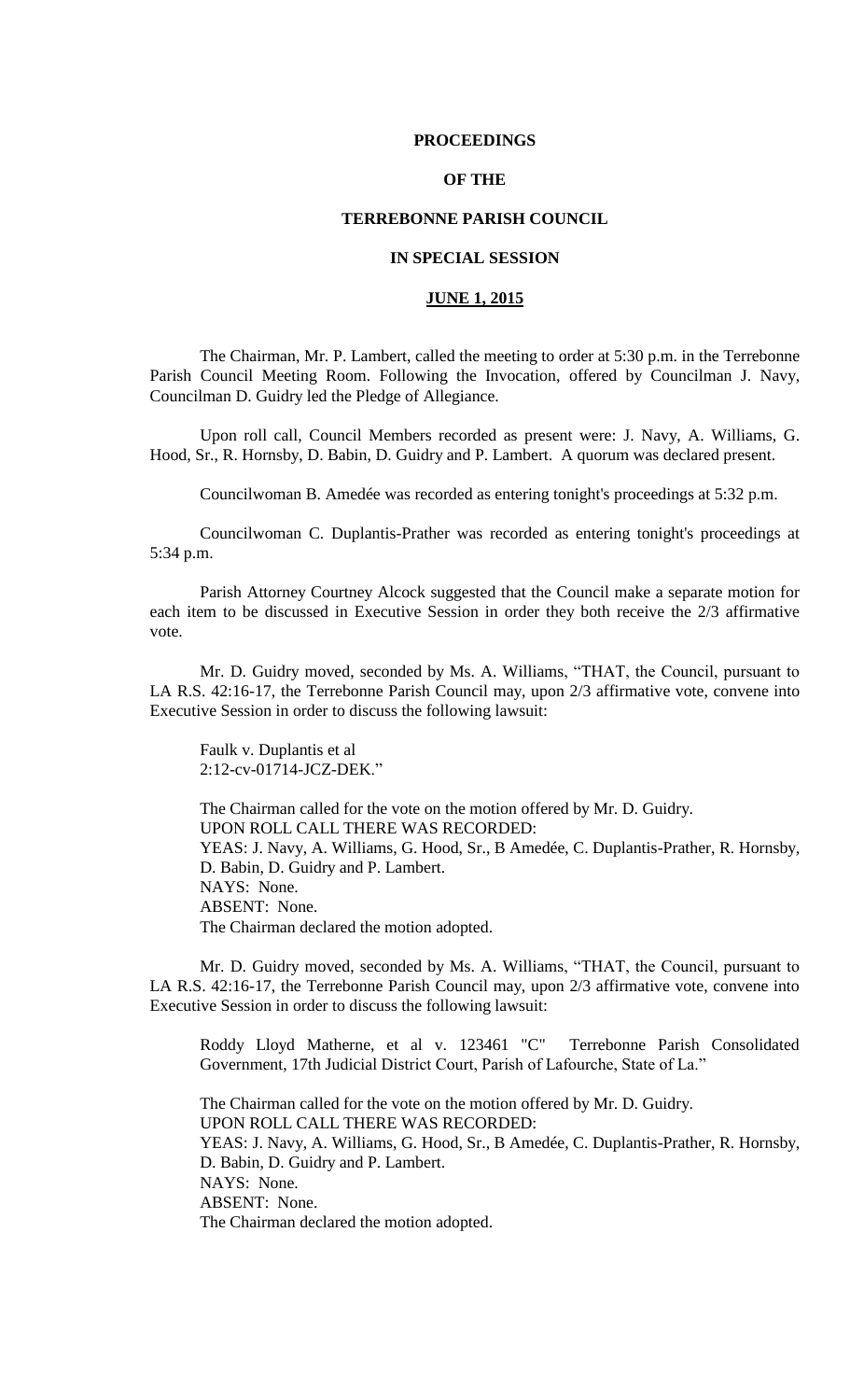Parish Attorney Courtney Alcock invited into the Executive Session the following: All Council Members, Parish President Michel Claudet and herself.

Mr. G. Hood, Sr. moved, seconded by Ms. C. Duplantis-Prather, "THAT, the Council continue with the regular order of business at 7:17 p.m., as per the written agenda."

The Chairman called for the vote on the motion offered by Mr. G. Hood, Sr. UPON ROLL CALL THERE WAS RECORDED: YEAS: J. Navy, A. Williams, G. Hood, Sr., B Amedée, C. Duplantis-Prather, R. Hornsby, D. Babin, D. Guidry and P. Lambert. NAYS: None. ABSENT: None. The Chairman declared the motion adopted.

Ms. B. Amedée moved, seconded by Mr. R. Hornsby, "THAT, the Council concur with legal regarding Agenda Item 1 - Faulk v. Duplantis et al 2:12-cv-01714-JCZ-DEK."

The Chairman called for the vote on the motion offered by Ms. B. Amedée. UPON ROLL CALL THERE WAS RECORDED: YEAS: J. Navy, A. Williams, B Amedée, C. Duplantis-Prather, R. Hornsby, D. Babin, D. Guidry and P. Lambert. NAYS: G. Hood, Sr. ABSENT: None. The Chairman declared the motion adopted.

Mr. D. Guidry moved, seconded by Ms. A. Williams, "THAT, the Council authorize the Parish President, at his sole discretion, to enter into a Cooperative Endeavor Agreement with any Parish Recreation District to provide for the removal and transfer of certain parish assets, currently located at Grand Bois Park, OR to sell certain assets to Roddy Matherne at Fair Market Value, in conjunction with the settlement of the litigation; and to declare as surplus certain items currently located at Grand Bois Park, and authorizing the Parish President, as his sole discretion, to dispose of said assets in any manner deemed permissible by the Parish Attorney."

The Chairman called for the vote on the motion offered by Mr. D. Guidry. UPON ROLL CALL THERE WAS RECORDED: YEAS: J. Navy, A. Williams, G. Hood, Sr., B Amedée, C. Duplantis-Prather, R. Hornsby, D. Babin, D. Guidry and P. Lambert. NAYS: None. ABSENT: None. The Chairman declared the motion adopted.

Mr. G. Hood, Sr. moved, seconded by Ms. C. Duplantis-Prather, "THAT, there being no further business to come before the Council, the meeting be adjourned."

The Chairman called for the vote on the motion offered by Mr. G. Hood, Sr. UPON ROLL CALL THERE WAS RECORDED: YEAS: J. Navy, A. Williams, G. Hood, Sr., B Amedée, C. Duplantis-Prather, R. Hornsby, D. Babin, D. Guidry and P. Lambert. NAYS: None. ABSENT: None. The Chairman declared the motion adopted and the meeting was adjourned at 7:19 p. m.

#### KIMBERLY COLOGNE, MINUTE CLERK